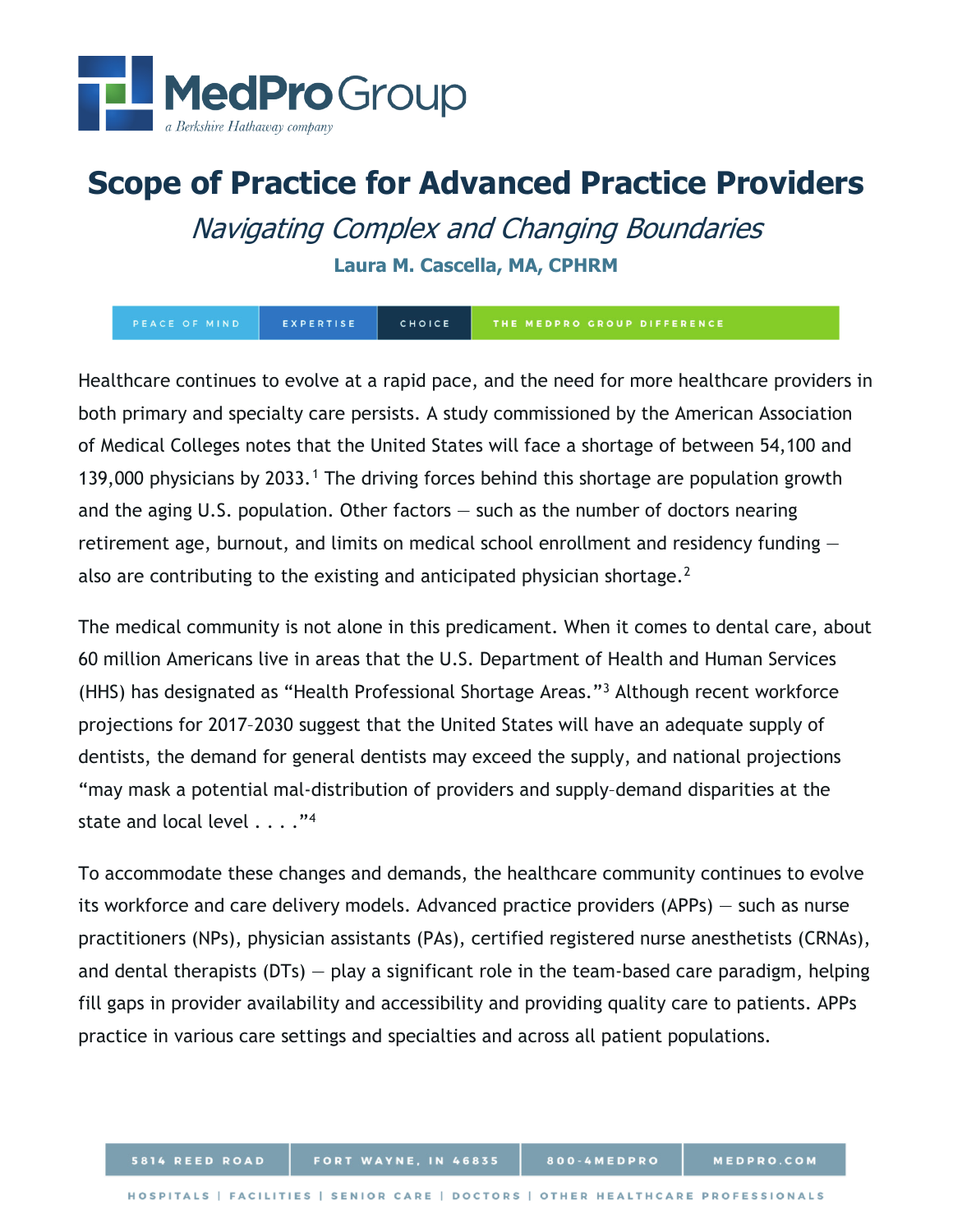Yet, as the number of APPs has grown, so too has the frequency of malpractice claims in which they are implicated as defendants. Depending on the circumstances, malpractice suits may name APPs independently or with doctors, practice groups, and/or facilities as codefendants. Further, doctors who supervise APPs might be held vicariously liable if a provider is negligent, even if the doctor never saw the patient.<sup>[7](#page-9-4)</sup>

## **Alternative Workforce Models in Dentistry**

APPs are an emerging concept in U.S. dental care, although they are common abroad. About a dozen states authorize the practice of dental therapy, and more states are contemplating legislature to increase access to oral healthcare.<sup>5</sup> Depending on state law, dental APPs may work under remote, indirect, or general supervision of dentists to provide preventative and routine restorative services.[6](#page-9-7)

From a risk management perspective, the clinical risks associated with care are largely the same for doctors and APPs; however, the expanding nature of alternative workforce models and ongoing changes in healthcare require greater awareness of the potential risks and liabilities associated with collaborative care.

A top risk concern for APPs and the doctors with whom they work is scope of practice. Practicing beyond scope of training has been noted as one of the common reasons that APPs and their employers are sued.<sup>[8](#page-9-5)</sup>

## **How Scope of Practice Is Defined and Regulated**

Scope of practice refers to the functions that healthcare providers are permitted to perform as licensed professionals — such as diagnosing, treating, and prescribing. If a patient's needs fall outside of a provider's scope, he/she has a duty to refer the patient to a qualified healthcare professional for further care.

Although the concept may seem fairly straightforward, scope of practice remains an ongoing concern for APPs — likely because of the complexity surrounding how it is defined and regulated. Various stakeholders are involved in setting the parameters related to APP scope of practice, including professional associations, states, practices/healthcare organizations, and patients.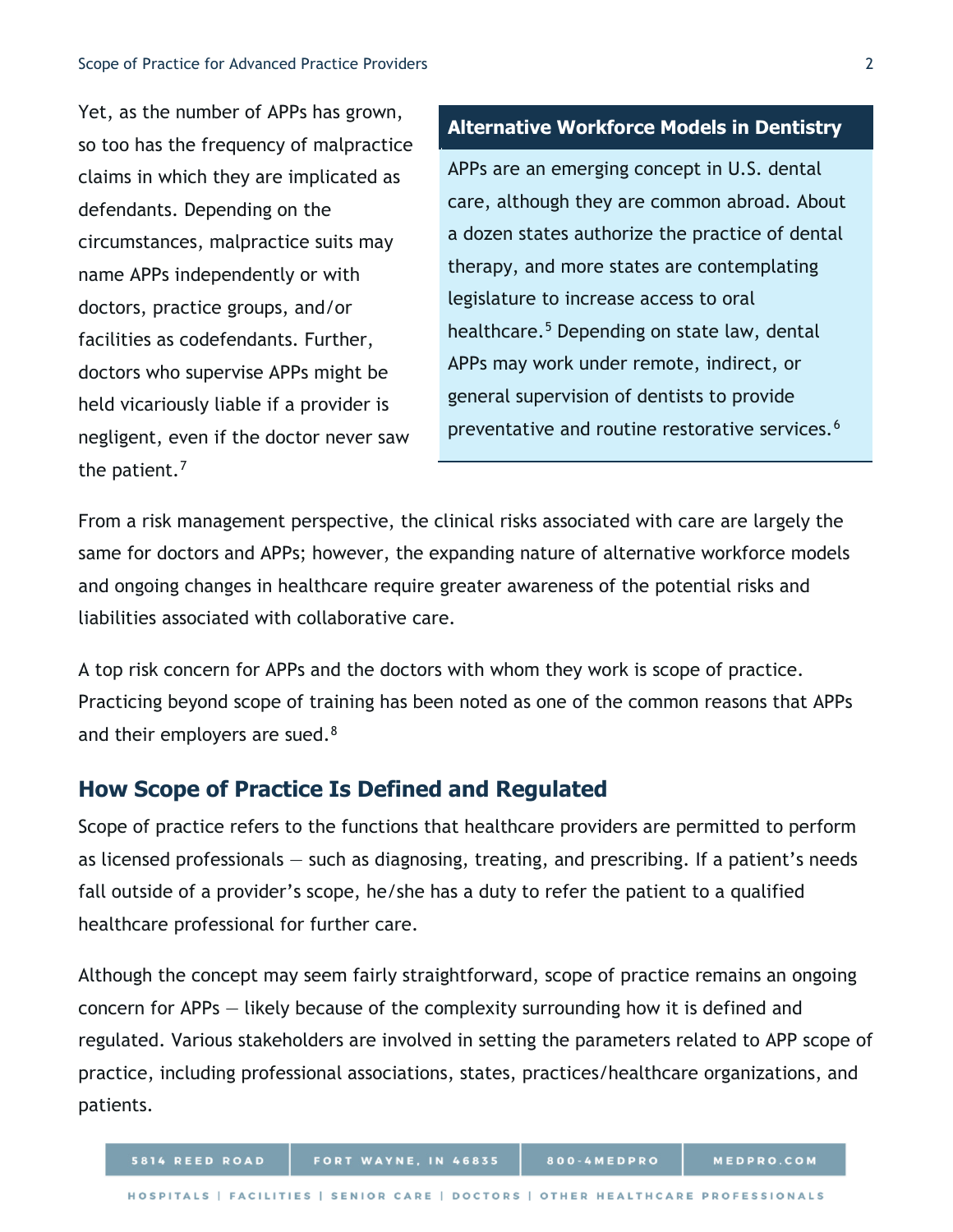#### **Professional Associations**

A number of national, state, and specialty-focused professional associations represent APPs in the United States, such as the American Association of Nurse Practitioners (AANP), the American Academy of Physician Assistants (AAPA), the American Association of Nurse Anesthetists (AANA), the American Dental Hygienists Association (ADHA), and more.

Many of these organizations have developed guidelines to outline scope of practice standards and competencies for their respective professions. These guidelines serve as a foundation for establishing the responsibilities and functions of clinical practice that APPs are qualified to perform after meeting certain educational, professional, and licensing requirements. Additionally, some guidelines delineate the specific knowledge, skills, and abilities necessary for specialty practice (e.g., competencies for APPs working in emergency care, cardiology, oncology, etc.).

Although the scope of practice and competency guidelines developed by professional associations are valuable references and establish standards of care, they do not necessarily define legal scope of practice. Instead, the functions that APPs are legally permitted to engage in are regulated at the state level.

#### **States**

State legislatures and licensing boards establish the laws and regulations that govern APP scope of practice in each individual state. These entities determine the extent of services such as diagnosing, treating, and prescribing — that APPs can legally perform. The National Governors Association explains that states "are responsible for ensuring, through licensure and certification, that health care professionals provide services commensurate with their training."[9](#page-9-8)

Because APPs are regulated at the state level, their scopes of practice differ from state to state, and variation exists between the states. Some states have very detailed statutes and regulations, while others offer more general scope of practice parameters. This variation can present problems for APPs who want to move to a different state or practice in more than one state. Further complicating this issue is the expansion of telehealth services, for which licensing variations and restrictions are a known barrier.<sup>[10](#page-9-9)</sup>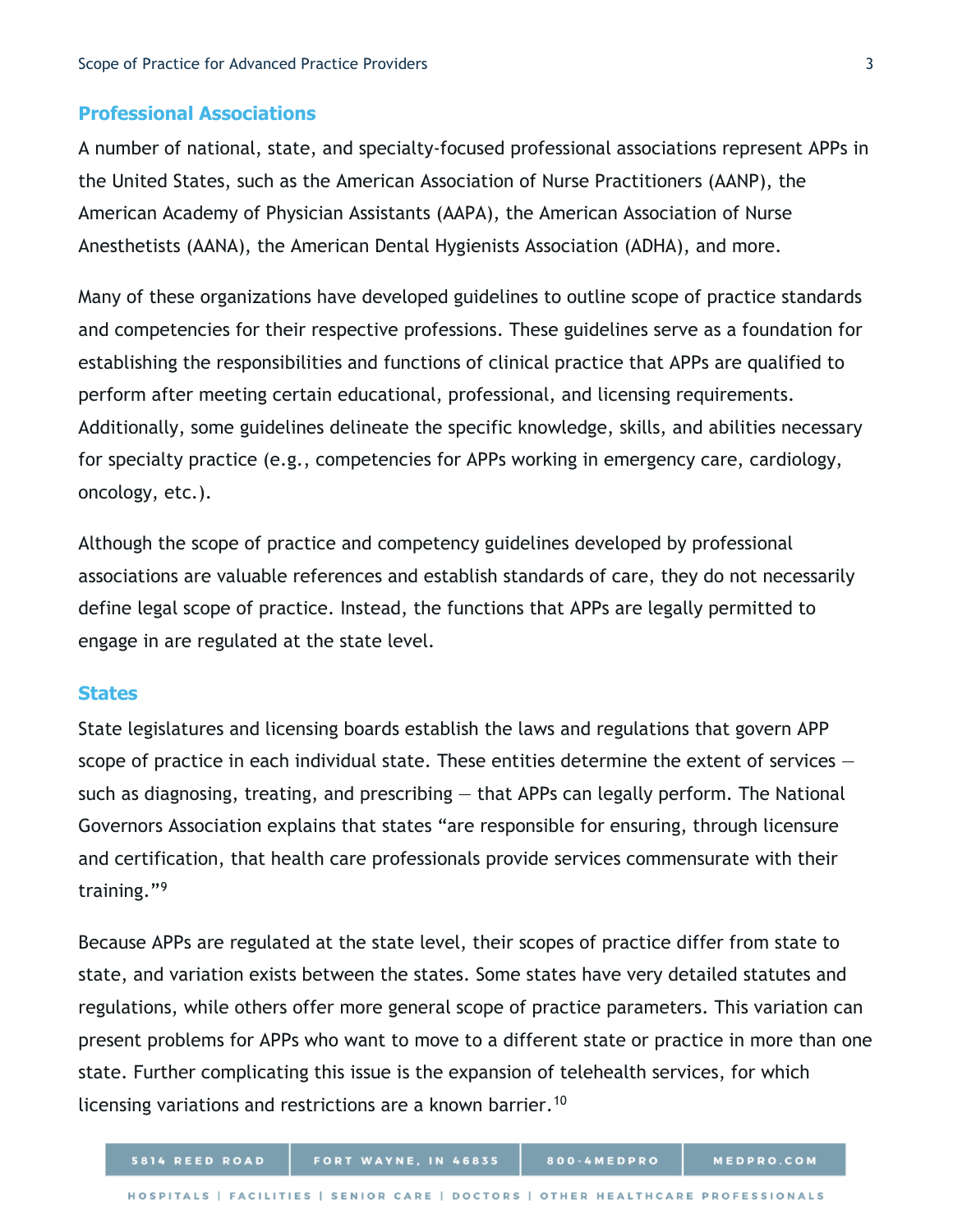State laws also might address other aspects of APP practice, including prescriptive authority, Medicaid reimbursement, standards of practice, and requirements for licensure, supervision, collaboration, and/or education. Failure to understand state laws related to these areas can put both APPs and those with whom they work at increased risk.

Further, remember that "APP" is collective term that covers many different types of providers. The scope of practice for one APP profession will differ from others, even within the same state. Understanding the differences between provider roles and scopes is imperative, particularly in practices employing more than one type of APP or in situations in which APPs are providing coverage for each other.

#### **Healthcare Practices/Organizations**

Beyond professional association guidance and state regulations, doctors and healthcare practices/organizations that utilize APPs may choose to further define their responsibilities through organizational policies and protocols.

Decisions about scope of practice and decision-making might take into account an APP's level of skill, years of experience, training, and the overall context of the care being provided. For example, a practice may choose to have a more limited scope of practice for an APP who has just entered the workforce compared with an APP who has 20 years of experience. However, the scope of practice for both must comply with state laws.

Additionally, an APP's involvement in a patient's care may need to factor in not only the type of case, but also its complexity. Certain complications, comorbidities, and other factors may result in a situation that is beyond the APP's training or competencies.<sup>[11](#page-9-10)</sup>

For some APPs, such as PAs, scope of practice is determined by the supervising doctor's delegation decisions. Tasks that are delegated must be within the APP's legal scope of practice and also consistent with the doctor's own scope of practice. In these situations, the APP's education and experience  $-$  as well as practice policy and state law  $-$  should help inform delegation decisions.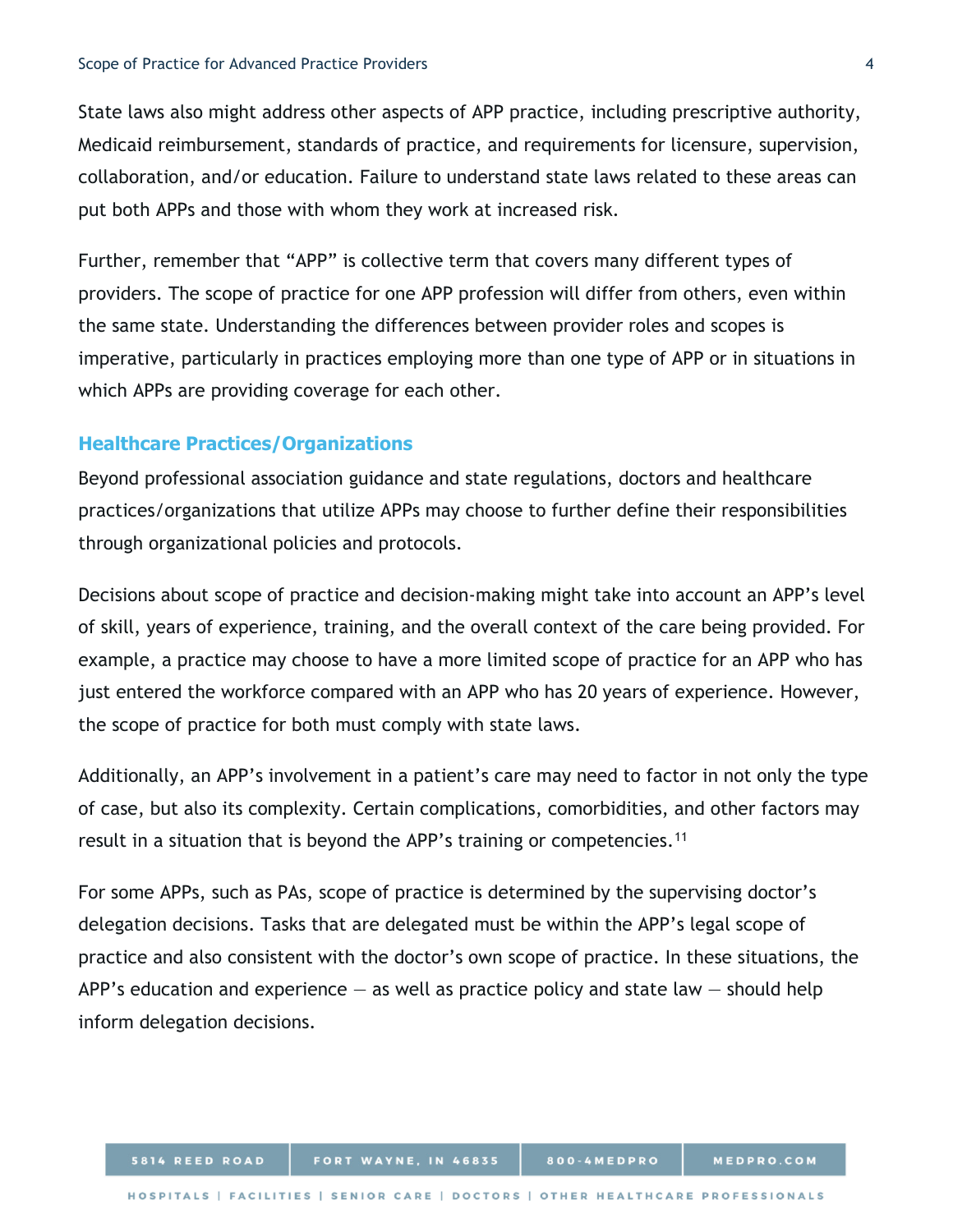#### **Patients**

Patient consent also plays a role in defining scope of practice for APPs. Lack of patient awareness about the types of providers in a collaborative practice and the failure to inform patients about who is providing their care can expose healthcare practices and organizations to unnecessary liability.

Practices should ensuring that patients understand their provider options, are properly informed about APPs' professional roles in the practice, and are aware of providers' credentials. The American Academy of Family Physicians advises that information about the roles and qualifications of APPs should be:

- Specifically stated in practice advertisements and communications
- Made known to the patient at the time that he/she makes an appointment
- Clearly and easily identifiable by the patient during the visit<sup>[12](#page-9-11)</sup>

The American Association of Orthopaedic Surgeons (AAOS) encourages practices to have name badges that indicate each provider's profession. AAOS also suggests that a doctor should introduce the APP to the patient, reassure the patient that the APP is a trusted professional, and explain the different provider roles.<sup>[13](#page-9-12)</sup>

## **Written Protocols and Guidelines**

Developing written guidelines and protocols for scope of practice can help clarify APPs' roles within your office or organization; delineate the responsibilities, duties, and functions that fall within each APP's scope; and serve as a reference for providers and staff. Some states require the development of written guidelines and protocols as part of collaborative practice agreements, and, in some states, these documents must be approved by the state medical board.<sup>[14](#page-9-13)</sup> Guidelines and protocols may cover a range of topics and specify in detail:<sup>[15](#page-9-14)</sup>

- Accepted standards of practice, depending on the context of care, specialty, and patient population.
- Appropriate methods of communication between the doctor and APP (e.g., phone calls, electronic communication, and in-person consultations).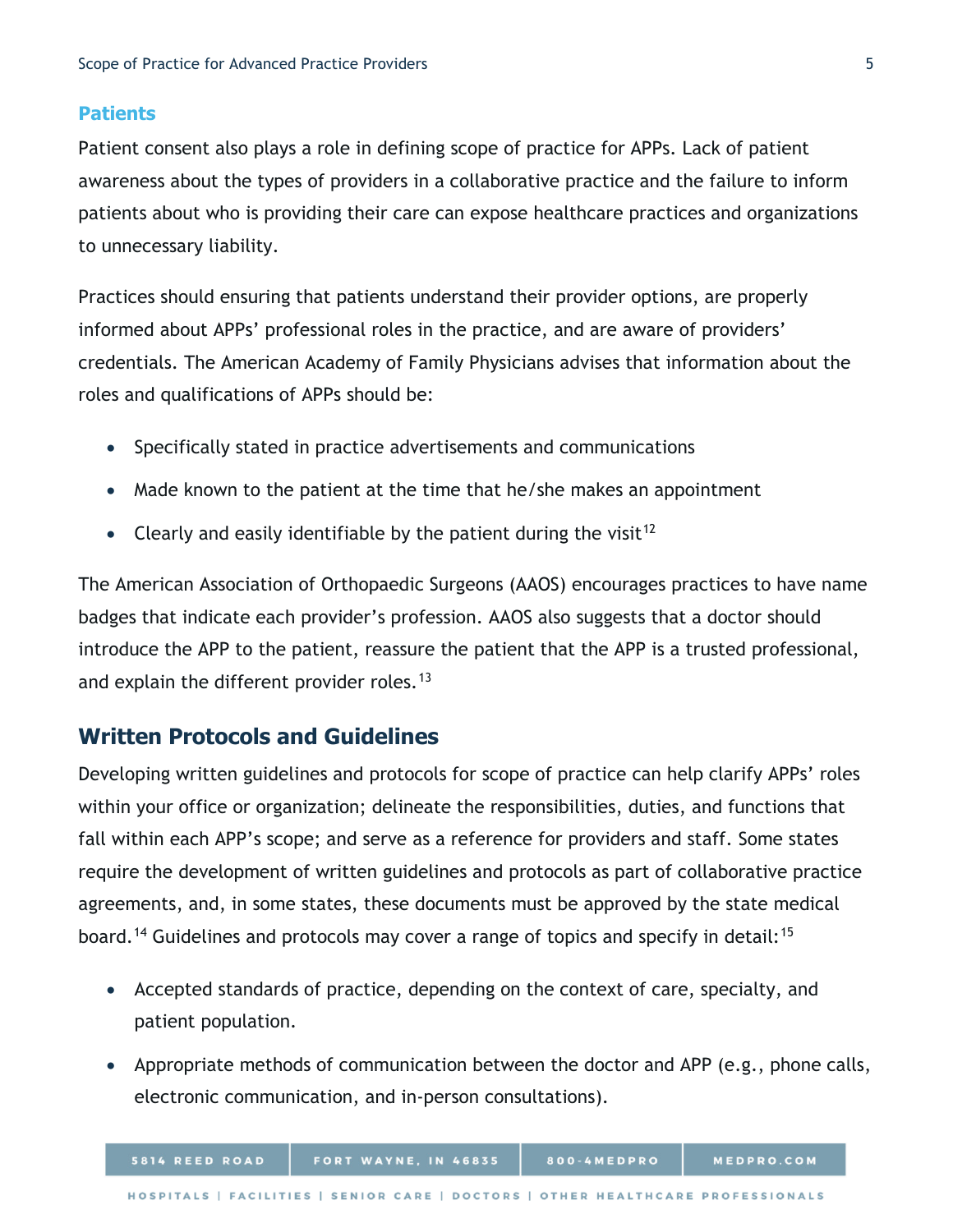- The types of patients for which the APP can provide care.
- The circumstances that should trigger consultation with the doctor (e.g., specific symptoms, care not resulting in improvement after a certain number of visits, abnormal test results, and deviation from the agreed-upon standards of care).
- Documentation requirements for all care provided, including signature requirements.
- Protocols for examining, assessing, treating, and monitoring patients.
- Required processes related to tests and procedures.
- The appropriate method for managing test results.
- The APP's prescriptive authority for controlled and noncontrolled substances, including the level of supervision or collaboration required.
- The resources and reference manuals that will serve as the basis for standards of care. The

## **Collaborative Practice Agreements**

A collaborative practice agreement is a written statement that defines the joint practice between a doctor and an APP and describes the parameters of the collaborative practice. Some states require these agreements for certain types of APPs.

When a collaborative practice agreement is used, the supervising doctor and the APP should mutually agree on the terms. The agreement helps clarify the roles and responsibilities of each provider and may include information about:

- Patient population and scope of practice
- Supervision and consultation, including availability of the supervising doctor
- Responsibilities and privileges
- Prescriptive authority
- Clinical practice guidelines
- Patient care coverage
- Performance and/or peer review

Sample collaborative agreements can be found online, and some state medical associations might provide templates.

doctor and APP should mutually agree on these resources, and they should be easily accessible within the office.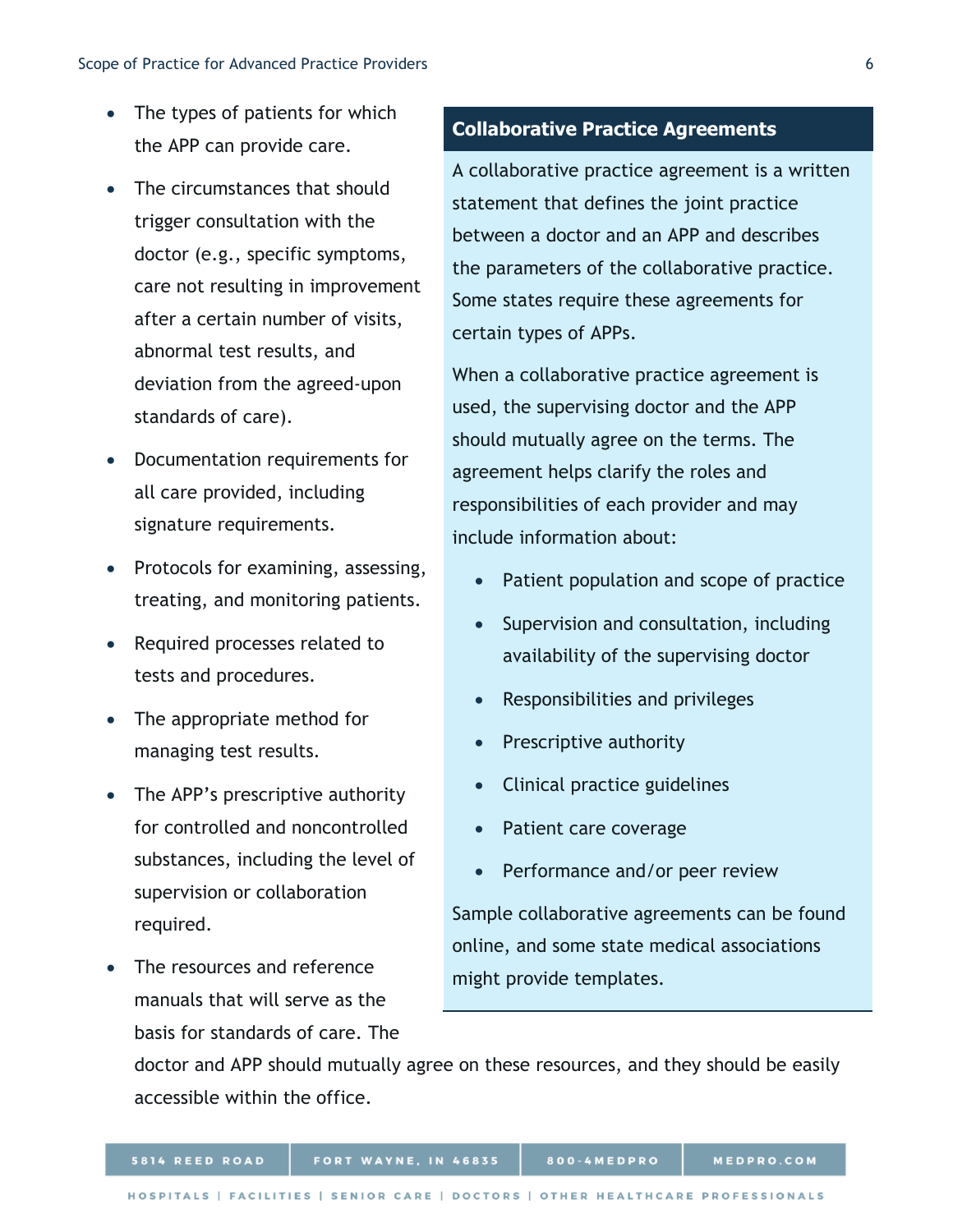Protocols and guidelines will require periodic review and should be updated as state regulations or organizational policies change. Further, the development of these documents results in a duty to adhere to the stated principles. Failure to adhere to your own protocols or guidelines could make the defense of a claim difficult.

# **Minimizing Risks Associated With Scope of Practice**

APP scope of practice is complex and evolving; thus, it represents a liability concern for healthcare practices and organizations utilizing these providers. However, various proactive strategies can help address scope of practice risks and potentially minimize liability:

- Research state statutes and regulations governing APP scope of practice to develop a clear understanding of what functions these providers are legally permitted to perform. Routinely monitor for changes in state laws related to scope of practice.
- Understand state requirements for collaboration, supervision, and the development of written guidelines and protocols for each type of APP in your organization.
- When developing guidelines related to APP scope of practice within your organization, make sure you fully understand the nature of APP advanced practice, clinical training, and education.
- Ensure that guidelines and protocols specifically define situations that should trigger consultation with the supervising doctor and appropriate methods of communication between providers.
- Routinely review guidelines and protocols to ensure they are current and relevant to APP practice and consistent with state laws and organizational policies.
- Delineate each APP's scope of practice in his/her collaborative agreement or employment contract. Use terminology that is consistent with the language that appears in state laws and practice acts.
- Confirm through oversight and supervision that APPs have the competencies included in their scopes of practice.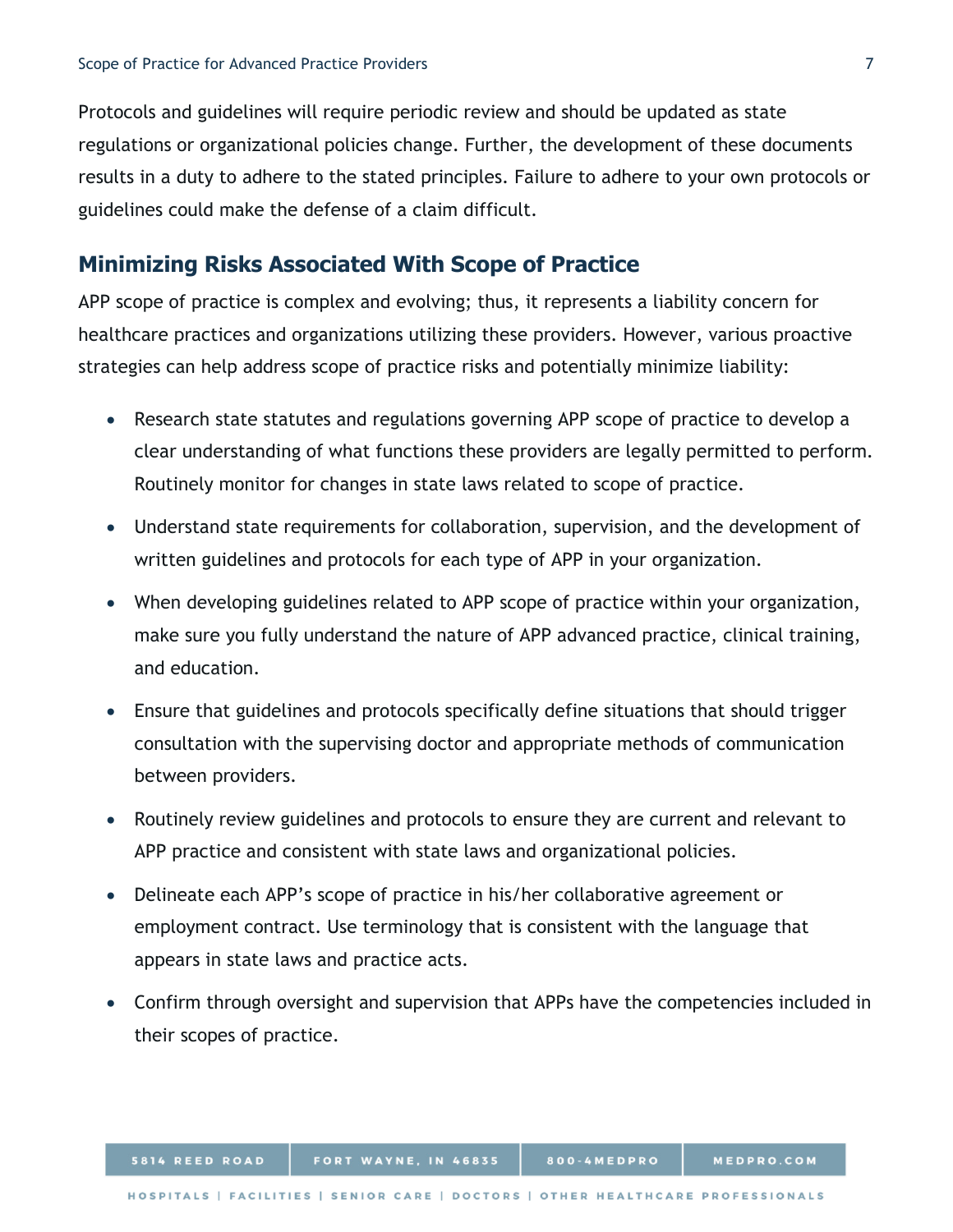- Educate staff about APPs' roles within the organization so that staff members can provide patients with adequate and correct information.
- Make sure patients are aware of who is providing their care and understand their provider options.

### **In Summary**

Scope of practice is an ongoing risk concern for APPs and the doctors, practices, and organizations with whom they work. Because of the variation in state laws concerning scope of practice  $-$  as well as other factors that play a role in determining APPs' roles and responsibilities — being cognizant of the specific laws and principles that guide APP practice parameters is essential.

A strategic approach to addressing scope of practice concerns involves developing a thorough understanding of state statutes and regulations, creating and implementing protocols and guidelines that address various issues related to scope of practice, educating staff about APPs' roles within the organization, and ensuring that patients understand who is providing their care.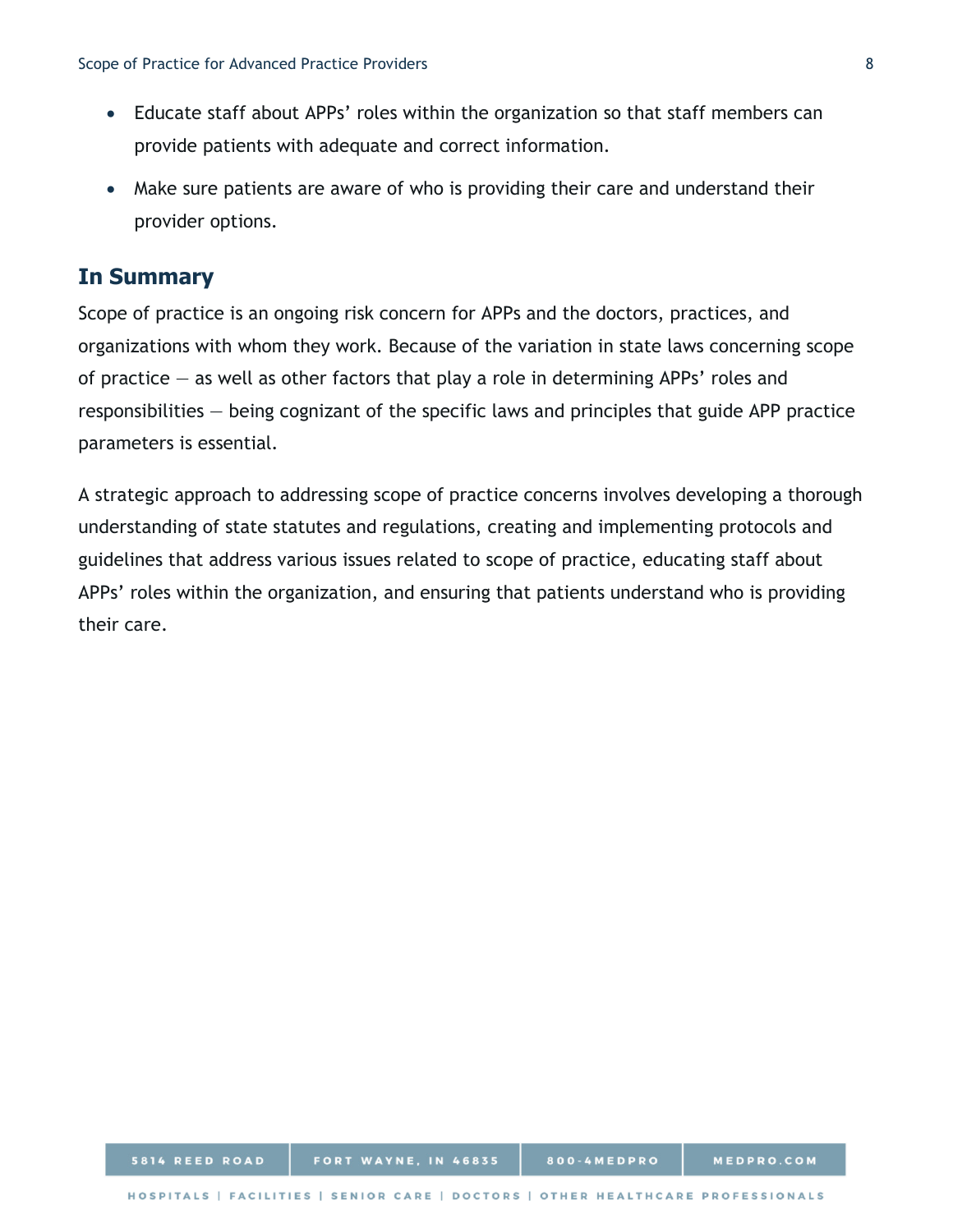# **Endnotes**

 $\overline{a}$ 

<sup>1</sup> IHS Markit. (2020, June). *The complexities of physician supply and demand 2017 update: Projections from 2018 to 2033.* Prepared for the Association of American Medical Colleges. Washington, DC: Association of American Medical Colleges.

<sup>2</sup> Ibid; Definitive Healthcare. (2019, July 24). *4 factors that lead to physician shortages.* Retrieved from <https://blog.definitivehc.com/factors-lead-to-physician-shortage>

<sup>3</sup> Kaiser Family Foundation. (2020, September 30). State health facts: Dental care Health Professional Shortage Areas (HPSAs). Retrieved from [www.kff.org/other/state-indicator/dental-care-health-professional-shortage](http://www.kff.org/other/state-indicator/dental-care-health-professional-shortage-areas-hpsas/)[areas-hpsas/](http://www.kff.org/other/state-indicator/dental-care-health-professional-shortage-areas-hpsas/)

<sup>4</sup> U.S. Department of Health and Human Services, Health Resources & Services Administration. (2020). *Oral health workforce projections, 2017-2030: Dentists and dental hygienists.* Retrieved from <https://bhw.hrsa.gov/sites/default/files/bureau-health-workforce/data-research/oral-health-2017-2030.pdf>

<sup>5</sup> Grant, J. (2019, August 9). *More states adopt laws to boost oral health care workforces.* The Pew Charitable Trusts. Retrieved from [www.pewtrusts.org/en/research-and-analysis/articles/2019/08/09/more-states-adopt](http://www.pewtrusts.org/en/research-and-analysis/articles/2019/08/09/more-states-adopt-laws-to-boost-oral-health-care-workforces)[laws-to-boost-oral-health-care-workforces](http://www.pewtrusts.org/en/research-and-analysis/articles/2019/08/09/more-states-adopt-laws-to-boost-oral-health-care-workforces)

<sup>6</sup> Koppelman, J. (2016, September 26). States expand the use of dental therapists. The Pew Charitable Trusts. Retrieved from [www.pewtrusts.org/en/research-and-analysis/analysis/2016/09/28/states-expand-the-use-of](http://www.pewtrusts.org/en/research-and-analysis/analysis/2016/09/28/states-expand-the-use-of-dental-therapy)[dental-therapy](http://www.pewtrusts.org/en/research-and-analysis/analysis/2016/09/28/states-expand-the-use-of-dental-therapy)

<sup>7</sup> Page, A. E. (2010, March). Liability issues with physician extenders. *AAOS Now, 4*(3). Retrieved from [www.aaos.org/aaosnow/issue/?issue=AAOSNow/2010/Mar](http://www.aaos.org/aaosnow/issue/?issue=AAOSNow/2010/Mar)

<sup>8</sup> Crane, M. (2013, January 3). *Malpractice risks with NPs and PAs in your practice.* Medscape. Retrieved from [www.medscape.com/viewarticle/775746](http://www.medscape.com/viewarticle/775746)

<sup>9</sup> National Governors Association (NGA). (2012). *The role of nurse practitioners in meeting increasing demand for primary care.* Retrieved from [www.nga.org/center/issues/health-issues/the-role-of-nurse-practitioners-in](http://www.nga.org/center/issues/health-issues/the-role-of-nurse-practitioners-in-meeting-increasing-demand-for-primary-care/)[meeting-increasing-demand-for-primary-care/](http://www.nga.org/center/issues/health-issues/the-role-of-nurse-practitioners-in-meeting-increasing-demand-for-primary-care/)

<sup>10</sup> Cascella, L. (2018). Risk perspectives in telehealth: Licensing. MedPro Group. Retrieved from <https://www.medpro.com/telehealth-licensing-risks>

<sup>11</sup> Sarzynkski, E, & Barry, H. (2019, August). Current evidence and controversies: Advanced practice providers in healthcare. *The American Journal of Managed Care, 25*(8), 366-368. Retrieved from [www.ajmc.com/view/current-evidence-and-controversies-advanced-practice-providers-in-healthcare;](http://www.ajmc.com/view/current-evidence-and-controversies-advanced-practice-providers-in-healthcare) Atkinson, L. M. (2007, May). Who's really in charge? *Trial,* 45(5). Retrieved from [www.thefreelibrary.com/](http://www.thefreelibrary.com/)